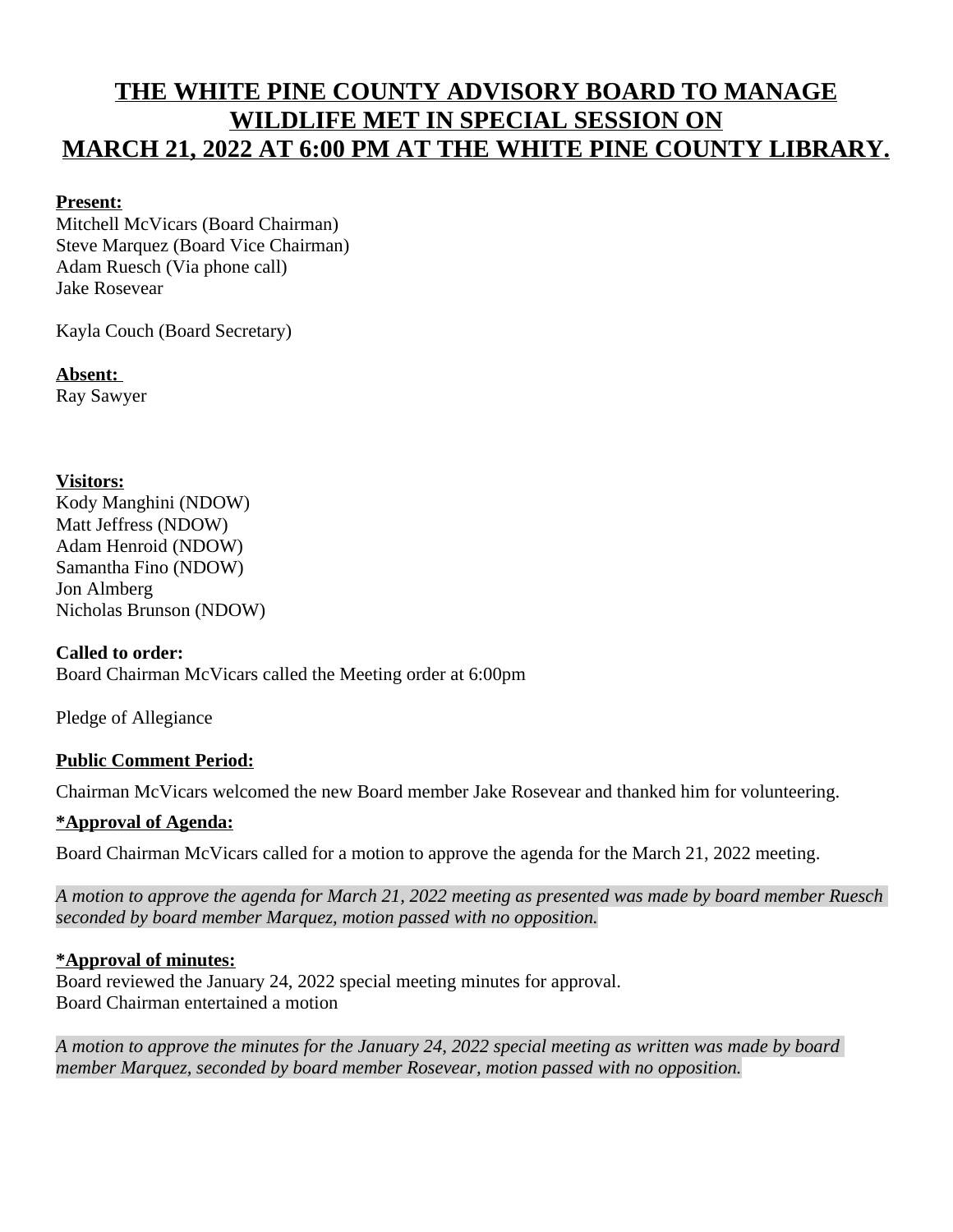### **\*Payment of Bills:**

Board was presented a bill for Kayla Couch, for secretary services for the January 24, 2022 and March 21, 2022 meetings in the amount of \$300.

Board Chairman McVicars entertained a motion

*A motion to approve the payment of bills to Kayla Couch was made by board member Marquez, seconded by board member Ruesch, motion passed with no opposition*.

#### **\*Correspondence:**

Email- Chairman McVicars received an email from Nye County regarding the youth water fowl season dates and temperature impact on the species. Member Marquez explained that the Sunnyside area is located in the southern region and cold temperatures during the February youth season effect the hunt. Marquez wondered if the season dates could match the northeastern region. Adam Henroid informed the Board that in order to make the recommended changes to the crutch waterfowl seasons they would have to reconfigure zoning in the southern region to a new region, to accommodate the season dates desired.

Email- Secretary Kayla Couch presented an email from Christina Sawyer, regarding the 2023 travel budget and deadlines. As it appears there is not meeting scheduled for the CAB to meet before the 2023 budget is due. Chairman McVicars entertained a motion to approve the budget as is filled out and finished before the deadline of May 1st, 2022.

*A motion was made to accept the fiscal year 2023 budget as it is being completed, by board member Marquez. The motion was seconded by board member Rosevear and the motion passed with no opposition.*

# **Reports:**

Kody Manghini, representing NDOW reported that Comins Lake is nearly complete. McVicars reported he's been in contact with the State and Gust Electric to complete secondary deliverables and shade structures. Jon Almberg reported that he received a request to see if there is an option to gather volunteers to remove straw waddles. Questions on sage grouse seasons were mentioned for the time frame of removing the straw waddles. Jon Almberg also reported that there is still a need for brush removal around the north bathroom area. Kody Manghini also reported that the construction at Cave Lake will begin the summer of 2023 along with proposals to initiate a bass habitat for small mouth bass.

Nicolas Brunson reported he has seen an increase of public out, to prepare for antler shed season. Brunson stated he is currently working on a case involving failure to abide by season dates and regulations for shed hunting.

# **Commission Agenda items:**

# **6. Draft Fiscal year 2023 Predation Management Plan.**

Board discussion: None.

Public comment: Jon Almberg stated it will be essentially the same with an additional discussion on Mule deer enhancement.

*A motion to accept Commission agenda item 6, Draft Fiscal year 2023 Predation Management Plan as written was made by board member Marquez, seconded by board member Ruesch, Motion passed with no opposition*.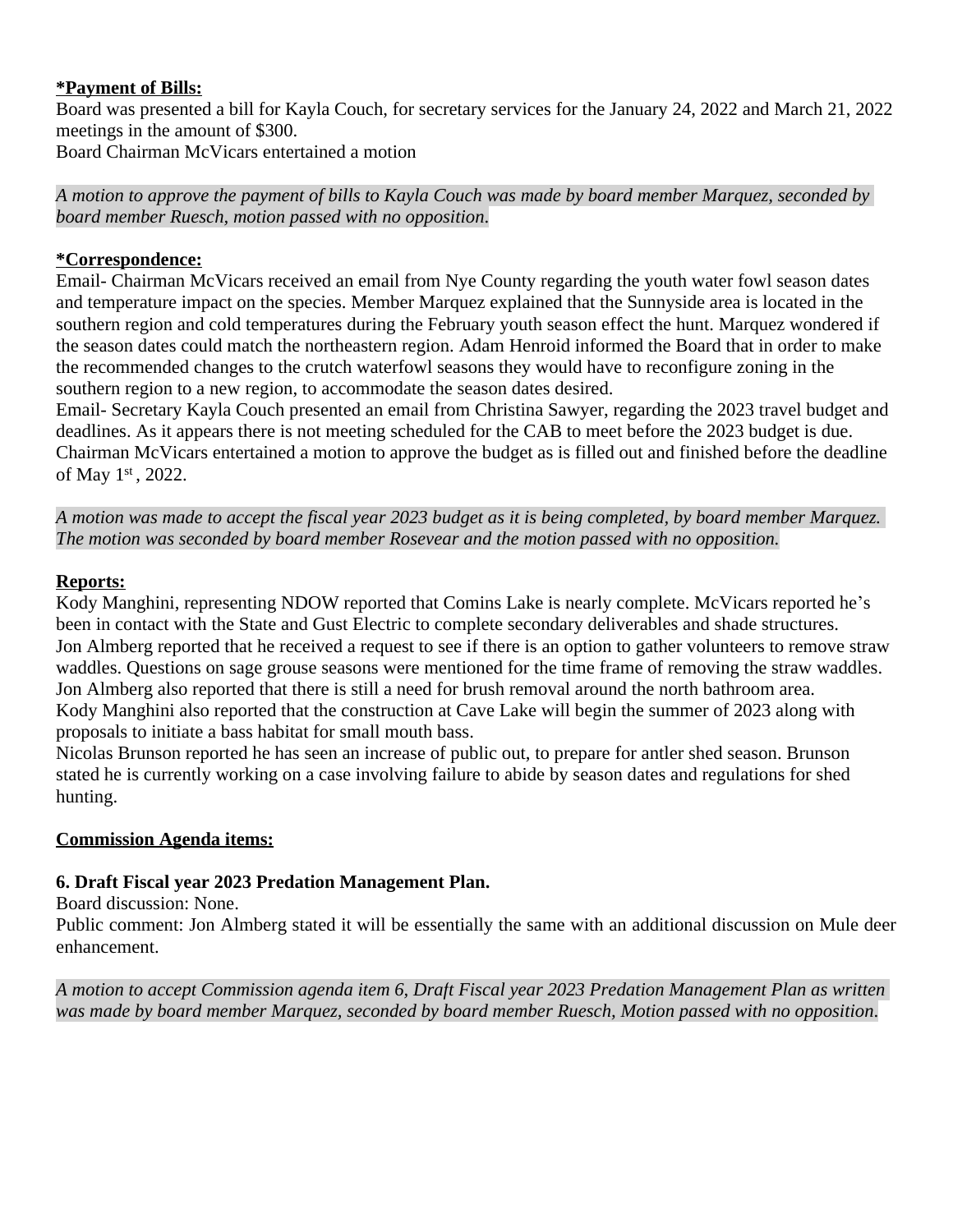#### **7. Approval for Elk Damage Payment Exceeding \$10,000.**

#### Board discussion: None.

Public comment: Kody Manghini stated that there is a consistent herd of elk ranging from 100-150 head that reside on the Granite Peak ranch, crossing back and forth along the state line. Manghini stated that anything exceeding \$10,000 must be brought to the State Commission, but any amount below can be paid with out action taken. Chairman McVicars asked if the Pleasant Valley area, herds were being managed in the same manner. Manghini responded that with private land, management is directed differently. Manghini stated that he has been in touch with the Utah and tribe officials pertaining to elk herds crossing boarders in Pleasant Valley. He mentioned that there are a few ranches in that area that are enrolled in elk incentive programs and are not bothered by the elk herds. Board member Marquez asked if this was only for the year 2022. Manghini responded that the current agenda item is for the year 2022 and will potentially be revisited for the year 2023. Chairman McVicars asked how the State came up with the dollar figures to cover damage. Manghini responded that a formula is designed based on the pounds of hay eaten each day and the number of head in each herd, paying a fair market value of hay per ton. Manghini also mentioned that potential fencing damage and materials to repair damages may be paid out as well.

*A motion to accept Commission agenda item 7, Approval for Elk Damage Payment Exceeding \$10,000 to the Granite Peak Ranch in White Pine County as written was made by board member Marquez, seconded by board member Rosevear, Motion passed with no opposition*.

## **8. Appeal- Mr. James Collard-Sub Guide Denial.**

Board discussion: None.

Public comment: Nicolas Brunson explained the process of a suspension on a guide license. Brunson stated it will interesting to see how the process is reviewed, as a report from the officers and convictions made against James Collard will be discussed. Discussion on the same outfitted guide service, violating similar laws was mentioned.

#### **14 A. Department Activity Report.**

Board discussion: None. Public comment: None.

# **14. B. Litigation Report.**

Board discussion: None. Public comment: None.

# **14. C. Mule Deer Enhancement Program Oversight Committee.**

Board discussion: Chairman McVicars stated he would try to attend meeting. Public comment: None.

# **14. D. Tag Allocation and Application Hunt Committee.**

Board discussion: Chairman McVicars stated he would attend the TAAHC meeting on Wednesday March 23, 2022 to discuss the youth change/transfer. Public comment: None.

#### **14. E. Wildlife Heritage Committee.**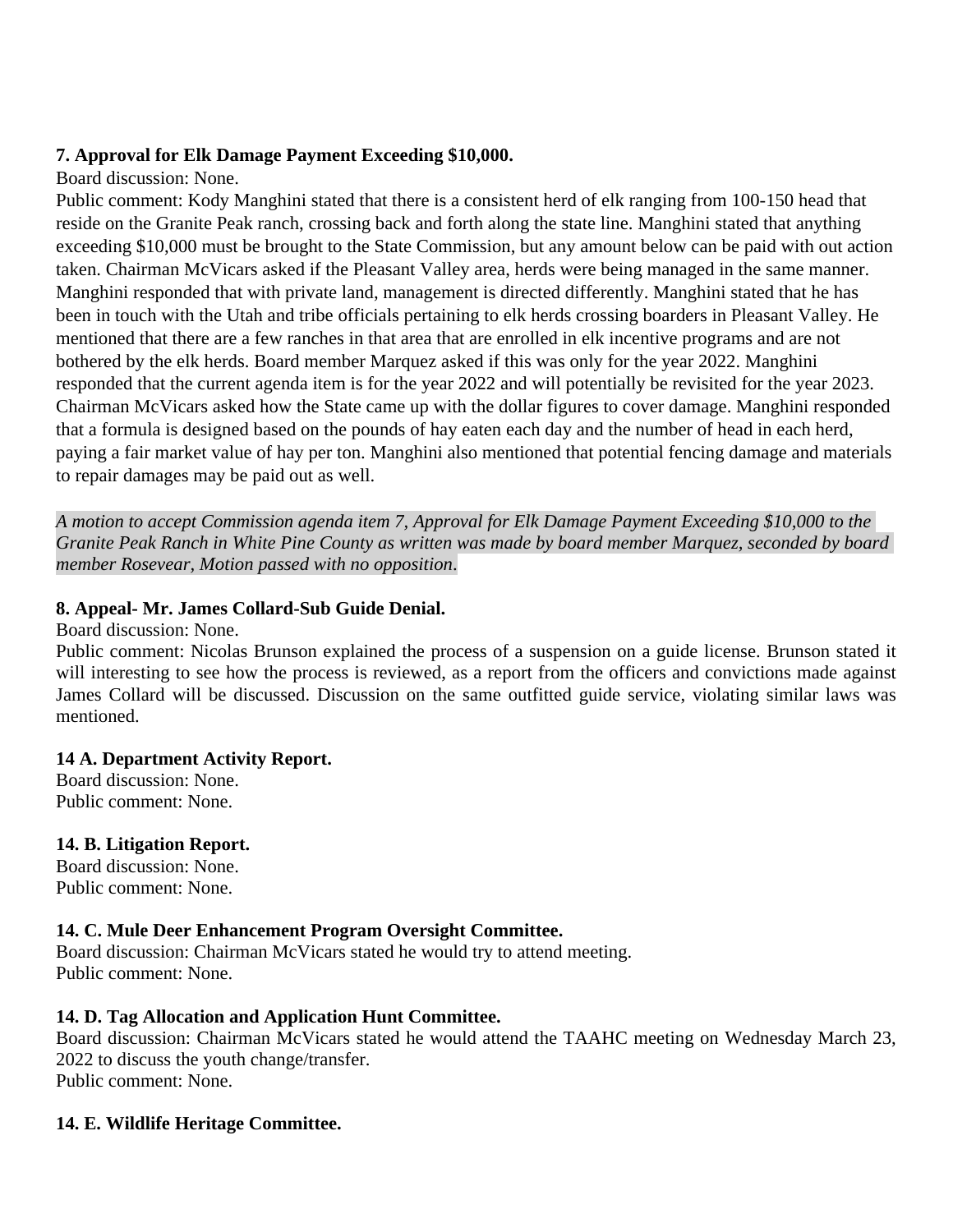Board discussion: None. Public comment: None.

#### **14. F. Wildlife Damage Management Committee Report.**

Board discussion: None. Public comment: None.

## **15. A. \*Commission Policy 10, Heritage Tag and Vendors**

Board discussion: None. Public comment: None.

# **15. B. \*Commission Policy 31, Lahontan Cutthroat Trout Management.**

Board discussion: None. Public comment: None.

# **15. C. \*Commission Policy 33, Fisheries Management Program.**

Board discussion: None. Public comment: None.

# **15. D. \*Commission Policy 40, Statewide Boating Safety.**

Board discussion: None. Public comment: None.

# **15. E. \*Commission Policy 63, Protecting Wildlife from Toxic Ponds.**

Board discussion: None. Public comment: None.

# **15. F. \*Commission Policy 34, Input on Land Sales, Transfers and Exchanges.**

Board discussion: None. Public comment: None.

#### **15. G. \*Commission Policy 65, Designation of Wildlife Management Areas.**

Board discussion: None.

Public comment: Adam Henroid reported a clerical error in the region containing Landor County, being listed as western, when the area is actually considered eastern. Henroid explained it should have no effect on the discussion action item.

# **15. H. \*Commission Policy 67, Federal Horse and Burros.**

Board discussion: None.

Public comment: Nicolas Brunson reported that 5 horses were killed last year out in Jake's Wash this year, during the end of the early rifle bulk elk hunt. The public and Board discussed previous gathers in the White Pine County areas and the number of overwhelming herds of horses in Butte Valley. Concerns of horses moving into the Duck Creek range was also discussed.

**16. A. \*Commission Regulation 22-10 Migratory Game Bird Seasons, Bag Limits and Special Regulations for Waterfowl and Webless Migrator Game Birds Public Hunting Limited on Wildlife Management Areas and Designated State Lands 2022-2023 Season.**